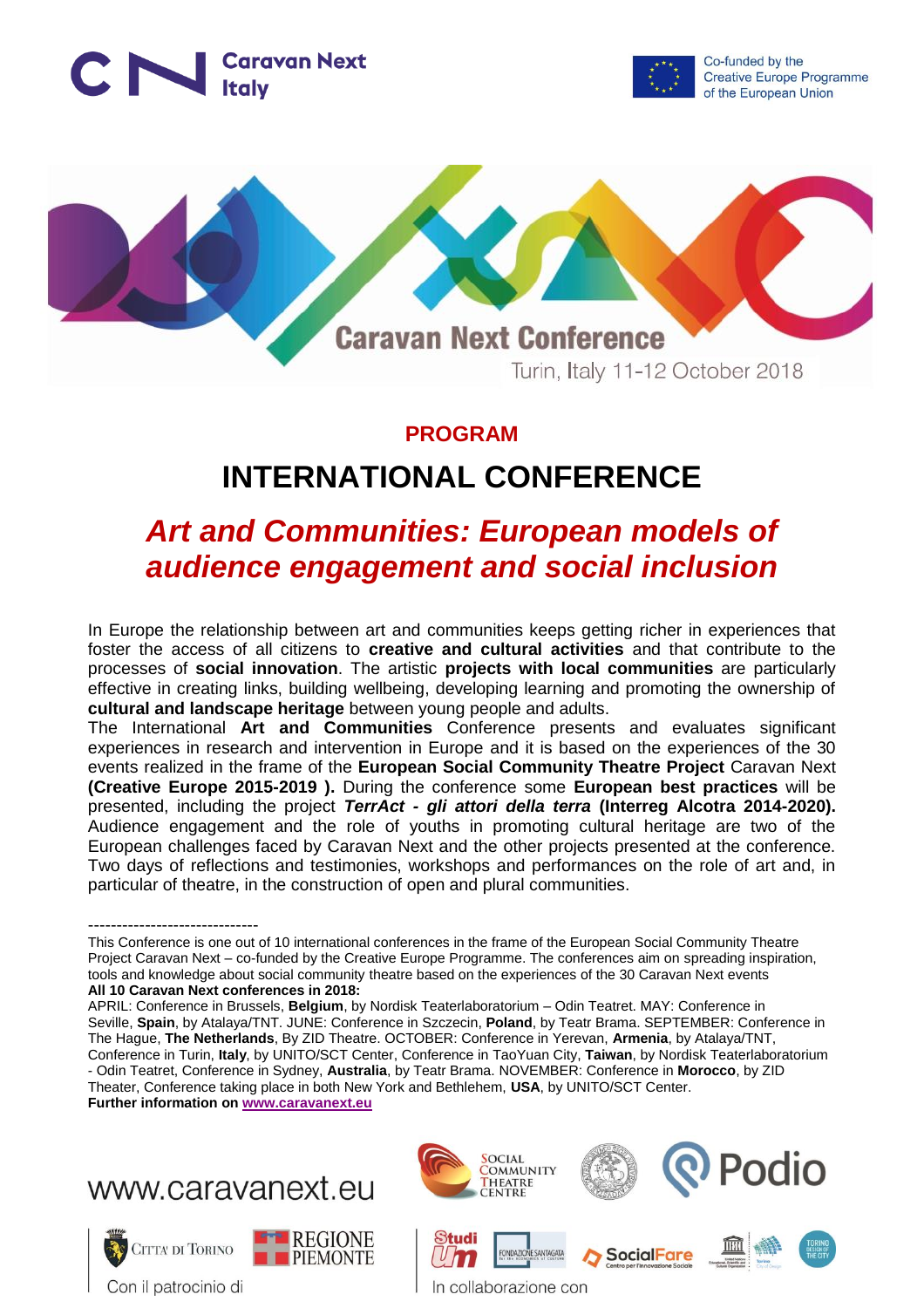



#### **THURSDAY, OCTOBER 11 h. 14.00 – 20.45**

**Audience engagement and social inclusion: the Caravan Next project and the role of community based arts**

Venue: Teatro Vittoria, via Antonio Gramsci 4, Torino

**>** Thusday October 11, h 14.00-19.30: [registration](https://artecomunita1.eventbrite.it/)

**> Thusday October 11, h 19.30-20.45: [registration](https://performance-artecomunita.eventbrite.it/)** 

#### **14.00 – 15.00 Arts and Communities in Europe**

14.00 **Greetings**: *Francesca Leon* (Torino Municipality), *Monica Cerutti* (Piemonte Region) 14.15 **Introduction**: *Alessandro Pontremoli* (Task Manager Caravan Next | University of Turin) and *Alberto Pagliarino* (Caravan Next Artistic Coordinator) 14.30 **The Creative Europe Program between past and future: a brief history of projects financed in Italy in recent years** *Marzia Santone* (Creative Europe Desk Italia)

**15.00 – 15.10 Caravan Next video - film doc (OGR/Italia)**

### **15.10 – 15.55 Caravan Next: from evaluation to methodological innovation**

#### **The European project Caravan Next: evaluation and results**

*Alessandra Rossi Ghiglione (*Caravan Next methodological supervisor, SCT Centre*) Rita Maria Fabris* (University of Turin) *Giuseppina Guagnano (Progetto PRIN – Per-formare il sociale, University of Rome - La Sapienza)*

15.55 – 16.25 Coffee break

#### **16.25 – 18.30 The community based arts: an asset in social inclusion and in the construction of cultural welfare?**

**Round table** in English with Italian translation. They have been invited:

- *Irina Brook* (Théâtre National de Nice/France)
- *Karolina Spaic* (ZID Theater/Netherlands), Caravan Next partner
- *Lotte Faarup* (Forsøgsstationen/Denmark)







**SocialFare** 



In collaborazione con

SANTAGAT/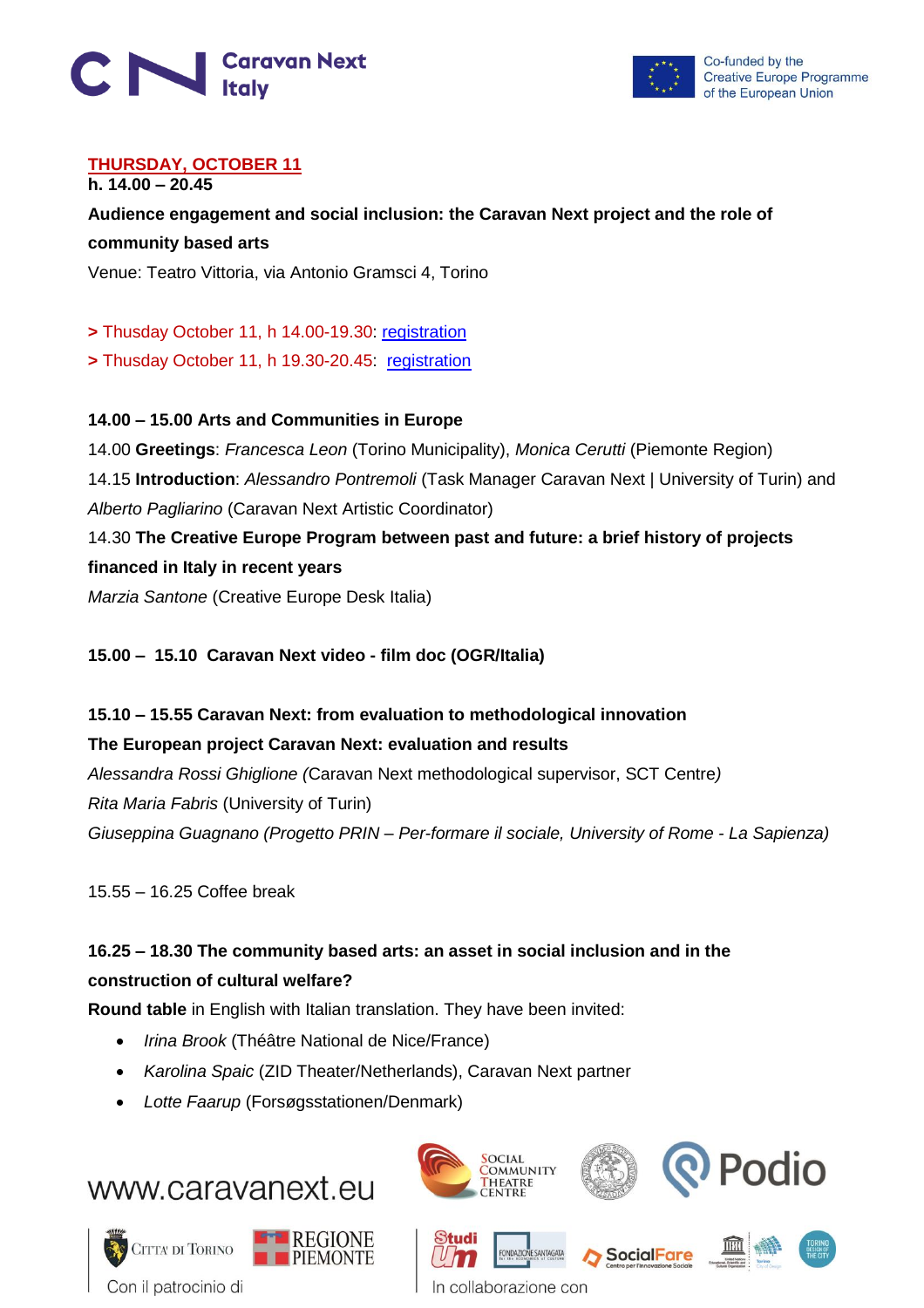# **Caravan Next**<br>Italy



Co-funded by the **Creative Europe Programme** of the European Union

- *An Van Den Bergh* (EnterFestival/Belgium)
- *Sandra Aloia* (Compagnia di San Paolo/Italy)

#### **18.30 – 18.40**

#### **Launch Event of the National Social Community Theatre School**

18.40 – 19.30 Buffet

#### **19.30 – 20.00**

**Certification Ceremony** of the SCT Centre Training School and presentation of the **National Social Community Theatre School** in partnership with the Centro di Cultura e iniziativa Teatrale Mario Apollonio, together with con *Alessandro Pontremoli* (PRIN – Per-formare il sociale project,, Università degli Studi di Torino), *Giulia Innocenti Malini* (PRIN – Per-formare il sociale project, Cattolica University of Milan) and Claudio Tortone (Piemonte Region – DoRS)

**20.00 – 20.45 Theatre Performance** *The Voice of Audience* (Denmark) - outcome of the workshop led by the Danish artistic team Forsøgsstationen and realized with citizens and operators of Turin.

#### **FRIDAY, OCTOBER 12**

## **h. 9.00 – 13.15** *Audience engagement: art and communities European formats*  Venue: Rinascimenti Sociali, via Maria Vittoria 38, Torino.

**In cooperation with SocialFare** Host: Maurizio Bertolini

Friday October 12, h 9.00-13.15: [registration](https://artecomunita2.eventbrite.it/)

Friday October 12, h 14.30-17.30: [registration](https://artecomunita3.eventbrite.it/)

9.00 Greetings –Social Fare 9. 15 – 9.45 **Presentation of formats** – *Alessandra Rossi Ghiglione* 9.45 – 10.30 *Karolina Spaic* (**ZID Theater***,* **Netherlands)** and *Øyvind Kirchhoff* **(Forsøgsstationen***,* **Denmark)**

## www.caravanext.eu









In collaborazione con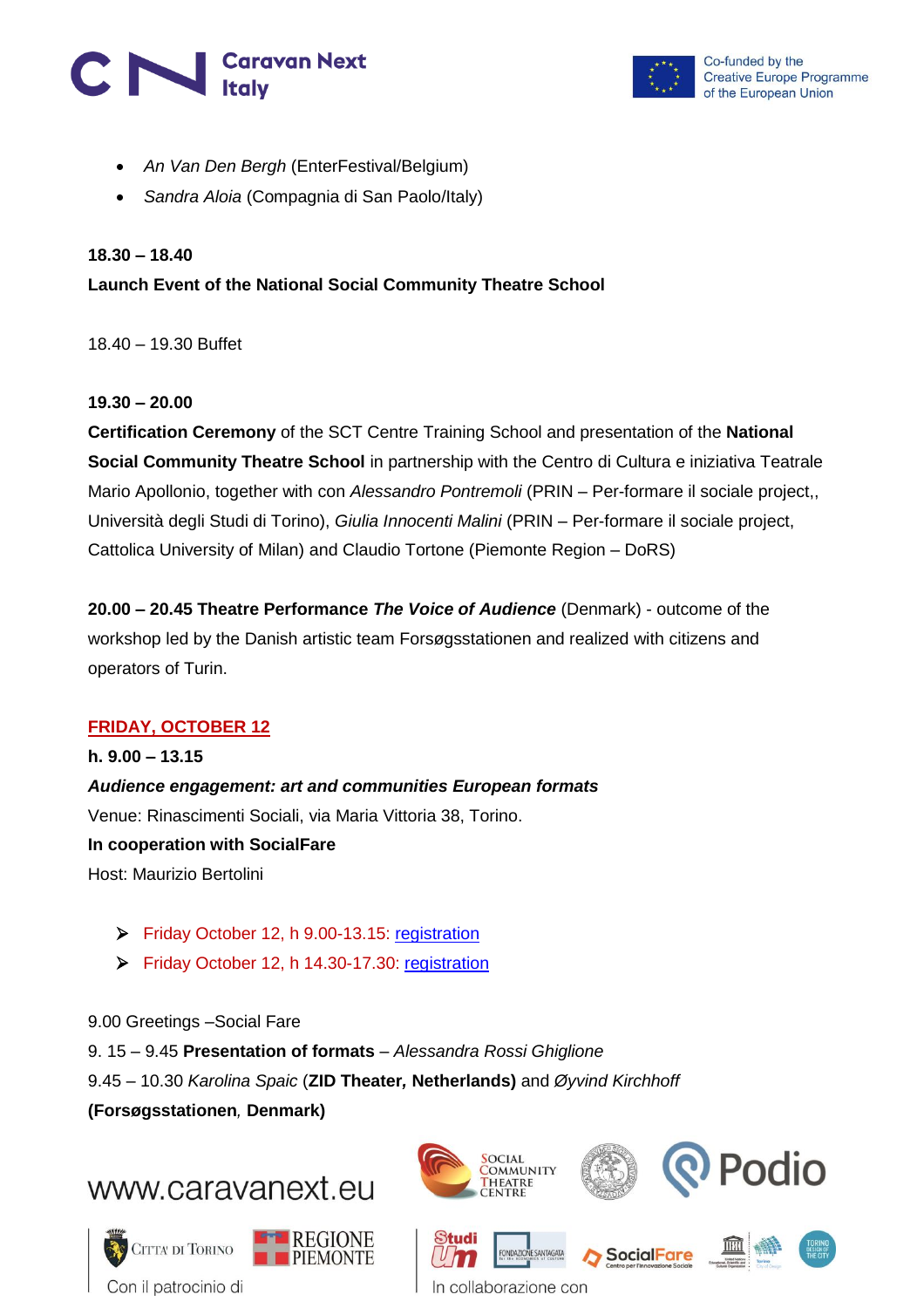



#### 10.30 – 11.15 Alberto Pagliarino **(Teatro Popolare Europeo | SCT Centre)** and An Vandenbergh

#### **(EnterFestival, Belgium)**

11.15 – 11.45 Break and division into groups

11.45 – 13.15 **Working groups**: divided in groups, the participants will make an activity on the transferability of the single formats to the contexts they belong to.

#### **h. 14.30 – 17.00**

#### *Audience engagement and cultural heritage: the role of youths and communities*

Venue: Sala delle Colonne, Piazza Palazzo di Città 1, Torino

In cooperation with the TERRAT project, Fondazione Santagata per l'Economia della Cultura, International Academy on UNESCO designations and Sustainable Development, UNESCO Regional Bureau for Science and Culture in Europe, UNITO.

#### 14.30 – 15.00 **Greetings and Introduction**

15.00 – 15.20 *Philippe Pypaert* **contribution** (Head of Science Unit, UNESCO)

15.20 – 15.50 **TERRACT – the actors of the earth** (Interreg – Alcotra): training of young people for the enhancement of the cultural and landscape heritage between Italy and France (*Alberto Pagliarino*)

15.50 – 17.30 **Keynote speakers**: *Giovanna* Segre (University of Turin), *Pier Luigi Sacco*  (European Committee special advisor, IULM), *Alessio Re* (Fondazione Santagata), Erica Meneghin e Andrea Porta (Fondazione Santagata), *Carlo Salone* (University of Turin).

## "the voice of the audience"

# **FORSBGSSTATION3M**

From Monday to Thursday 8-11 October, 2018 (9.30 -13.30) will be held at the StudiumLab of the University of Turin, Via S. Ottavio 20 (ground floor), for artists, social workers and citizens the workshop **The Voice of the Audience**, led by the theatre company Forsøgsstationen (Denmark). The workshop focus on the audio identity of the audience in the theatre and is based **on Vsevolod Meyerholds sound and audio studies of the audience**. The participants of the workshop will be **learning a part of the original piece**, based on the sounds made by audiences a Russian theatre in 1923. The 'music' is written and will be conducted by internationally acclaimed composer Peter Bruun under the direction of Lotte Faarup, artistic director of Forsøgsstationen.

The sole requirement is to **take part in the whole workshop and the presentation** – no singing or performance talent and/or experience needed! There will be **a translator English-Italian.**







workshop